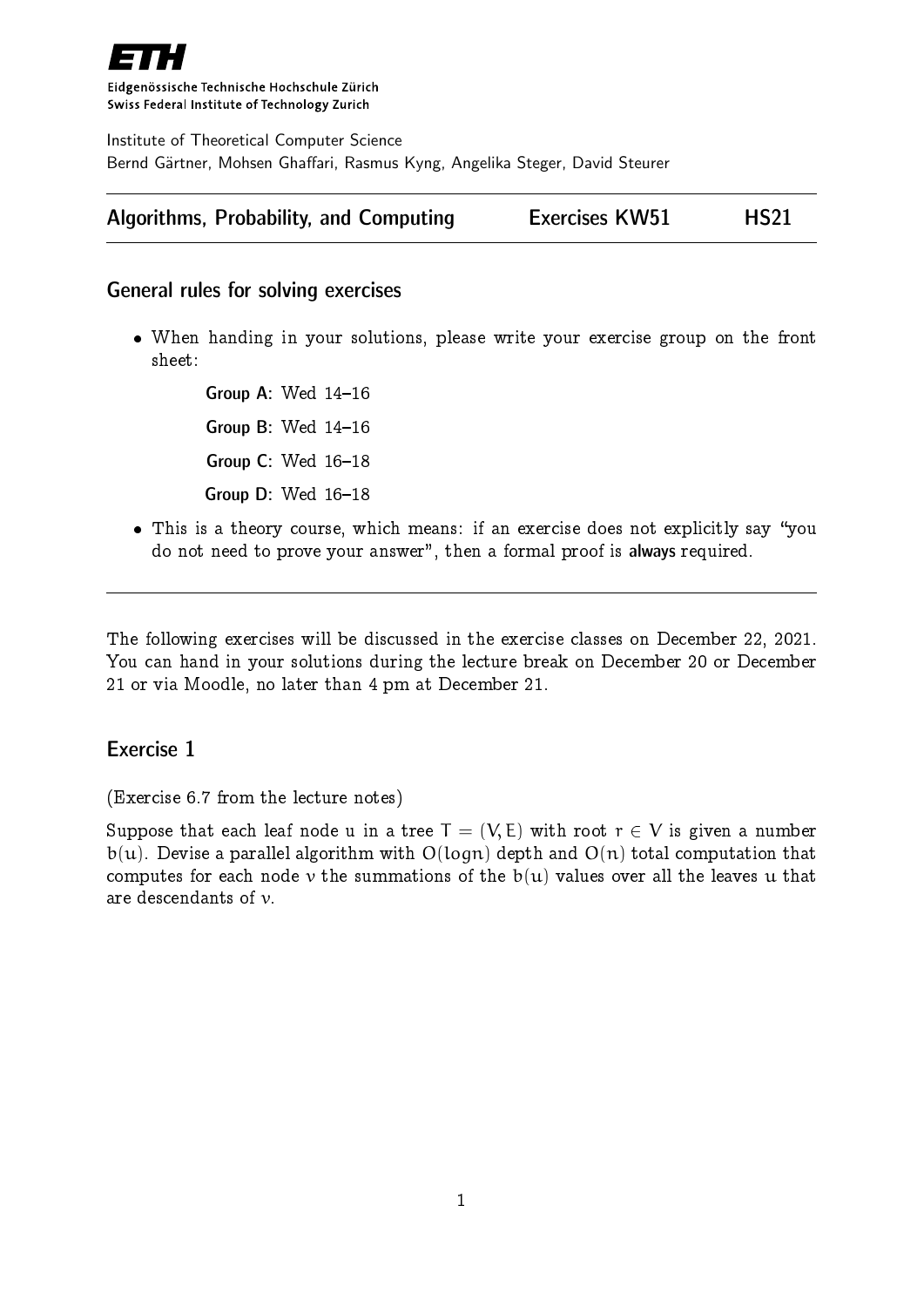# Exercise 2

(Exercise 6.8 from the lecture notes)

Suppose that we are given an array of length n and each element in it is tagged with a number in  $\{1, 2, ..., \sqrt{n}\}$ , which indicates the index of its subproblem. Devise an algorithm that in  $O(log n)$  depth and using  $O(n log n)$  work, creates one array  $A_i$  for each of the subproblems  $i \in \{1, ..., \sqrt{n}\}$ , holding all the elements tagged with number i. Each element should be in exactly one array and the summation of the lengths of the arrays should be n.

Hint: First, think about creating linked lists instead of arrays. In particular, imagine a balanced binary tree on the n elements, where each node keeps a number of linked lists, one for each of the subproblems present in its descendants. Then, when you pass up the linked lists, from the children of one node  $\nu$  to the node  $\nu$  itself, you can merge these linked lists in O(1) depth.

## Exercise 3

(Exercise 6.15 from the lecture notes)

Explain how we can identify the minimum neighbors as desired in Section 6.5.1 of the lecture notes, simultaneously for all the fragments, using  $O(log n)$  depth and  $O(m +$ n log n) work. You can do this in three steps, as outlined below:

- (A) First, create an array for the edges incident on the nodes of each fragment, in a manner that the sum of the lengths of these arrays over all fragments is at most 2m. This should be doable using  $O(log n)$  depth and  $O(m + n log n)$  work (how? hint: think about the idea in Exercise 1).
- (B) Then, explain how to discard the entries of the array of each fragment that do not connect to other fragments. Moreover, for entries that are not discarded, add to them the identier of the root node of the other endpoint's fragment. These two operations should be doable using  $O(1)$  depth and  $O(m)$  work.
- (C) Finally, explain how we can compute the minimum among the entries that are not discarded, simultaneously for all fragments, using  $O(log n)$  depth and  $O(m)$  work.

#### Exercise 4

(Exercise 6.16 from the lecture notes)

Prove that at the end of the algorithm presented in Section 6.5.1, each component will have its identifier equal to the minimum identifier among the nodes of that component.